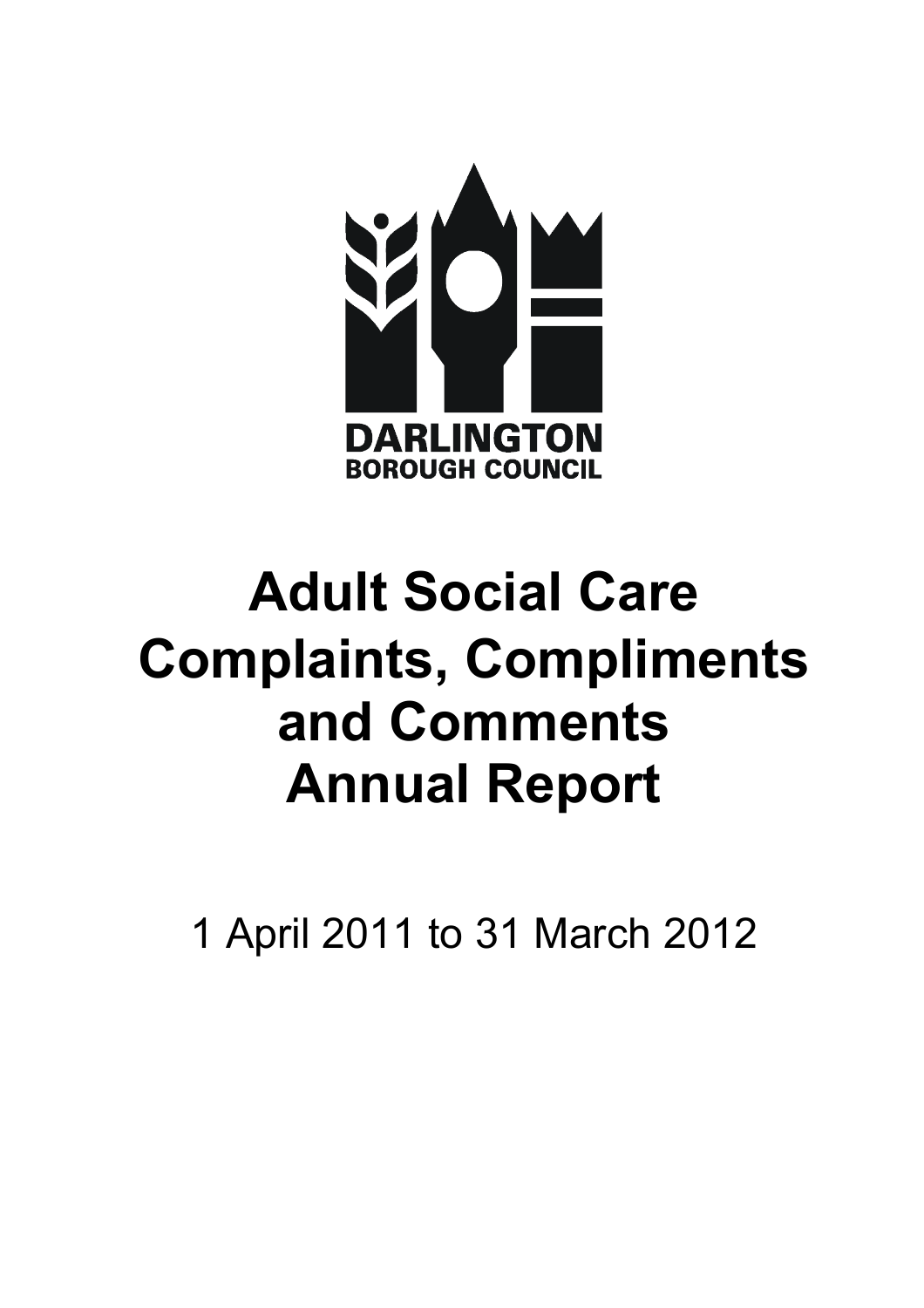# **Contents**

| Introduction                                                                                                                                                                                                                                                                                                                                                                                       | 3                                                                      |
|----------------------------------------------------------------------------------------------------------------------------------------------------------------------------------------------------------------------------------------------------------------------------------------------------------------------------------------------------------------------------------------------------|------------------------------------------------------------------------|
| Local Government Ombudsman (and Health Services Ombudsman)                                                                                                                                                                                                                                                                                                                                         | 4                                                                      |
| Information and Accessibility                                                                                                                                                                                                                                                                                                                                                                      | 4                                                                      |
| Advocacy                                                                                                                                                                                                                                                                                                                                                                                           | 4                                                                      |
| Summary                                                                                                                                                                                                                                                                                                                                                                                            | 5                                                                      |
| Review of the Year<br>- Breakdown of all Representations<br>- Breakdown of Complaints by Service Area/Team<br>- Breakdown of Compliments by Service Area/Team<br>- Breakdown of Comments by Service Area/Team<br>- Breakdown of Complaints by Issue<br>- Complaint Outcomes<br>- Local Government Ombudsman Complaints Received 2011/12<br>- Local Government Ombudsman Complaint Outcomes 2011/12 | 6<br>6<br>$\overline{7}$<br>$\overline{7}$<br>8<br>8<br>10<br>10<br>10 |
| Organisational Learning                                                                                                                                                                                                                                                                                                                                                                            | 11                                                                     |
| Performance against the Procedure                                                                                                                                                                                                                                                                                                                                                                  | 12                                                                     |
| <b>Equal Opportunities Monitoring</b>                                                                                                                                                                                                                                                                                                                                                              | 12 <sup>2</sup>                                                        |
| <b>Performance Targets</b>                                                                                                                                                                                                                                                                                                                                                                         | 13                                                                     |
| Social Care Provider Complaints (Contracted Services)                                                                                                                                                                                                                                                                                                                                              | 14                                                                     |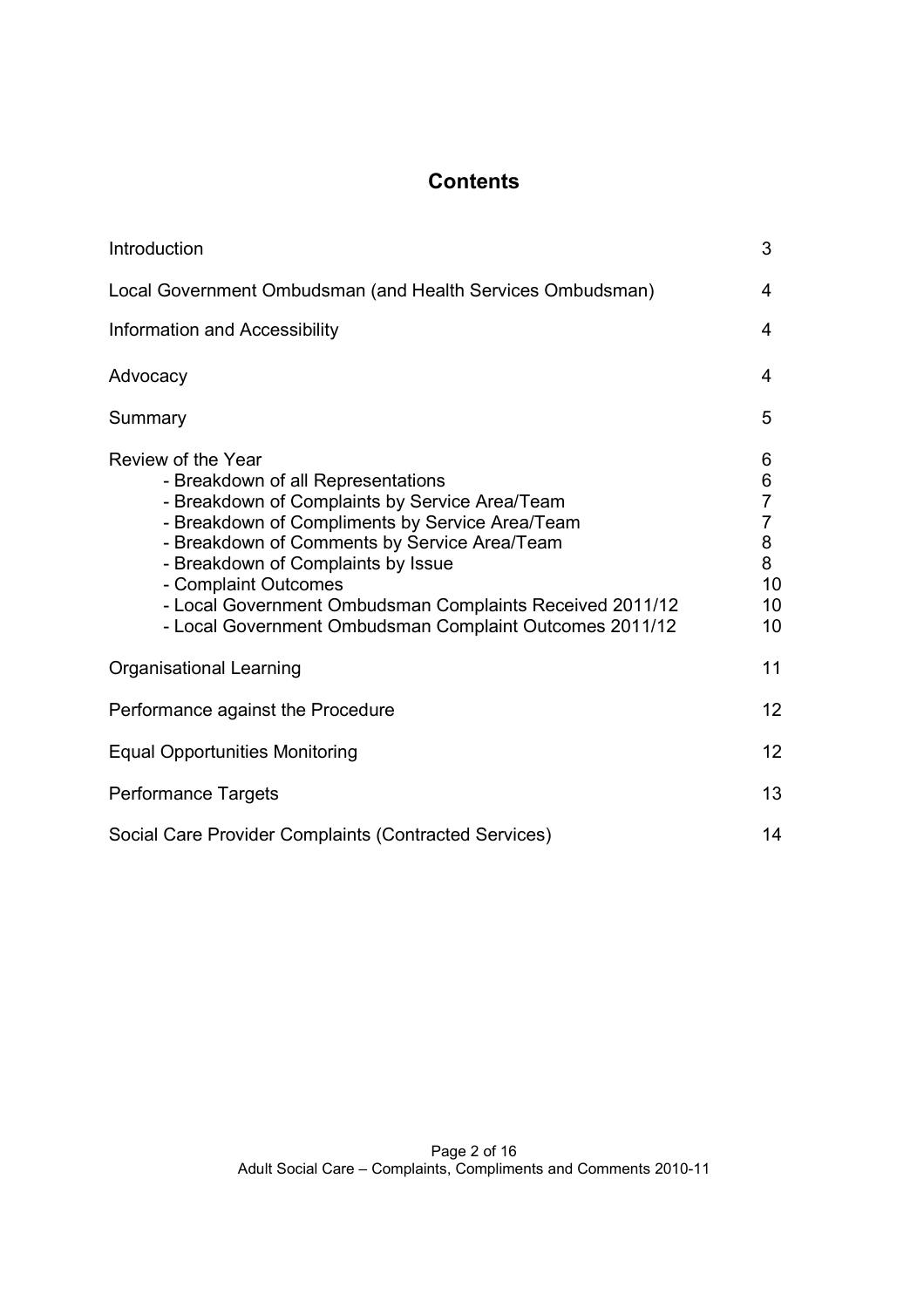## Introduction

The purpose of this annual report is to inform service users, carers, the public, Council Members and Adult Social Care staff of the effectiveness of the Adult Social Care Complaints, Compliments and Comments Procedure (the procedure).

On the 1 April 2009 the Local Authority Social Services and National Health Service Complaints (England) Regulations 2009 came into force following the consultation 'Making Experiences Count' by the Department of Health. The consultation found that the complaints processes for people receiving both health and social care services were overly complex and inflexible.

As a result the legislation introduced radically altered the way in which complaints are handled introducing a single joint complaints process for both social care and health services, with one stage as opposed to the previous three stage process used in relation to adult social care services. The regulations also introduced a duty for health and social care services to cooperate.

The Council implemented a new procedure on the 1 April 2010 providing a local framework to ensure complaints are handled effectively and in line with the regulations.

The procedure aims to:

- (a) Make it as easy and accessible as possible for service users and their carers to raise complaints;
- (b) Foster an organisational culture in which complaints are accepted, owned and resolved as efficiently as possible;
- (c) Ensure high levels of customer satisfaction with complaints handling;
- (d) Resolve individual issues when they arise and reduce the number of complaints referred to the Ombudsman; and
- (e) Enable the Council to identify topics and trends in relation to adult social care complaints and improve services as a result.

The Assistant Director of Adult Social Care and Housing is the responsible person for ensuring that the Council complies with the arrangements made under the regulations. They will act as the 'Adjudicating Officer', which means they will make any important decisions on complaints and ensure that action is taken if necessary in light of the outcome of a complaint.

The Complaints and Information Governance Manager (Complaints Manager) is the responsible person for managing the procedure for handling and considering complaints in accordance with the agreements made under the regulations.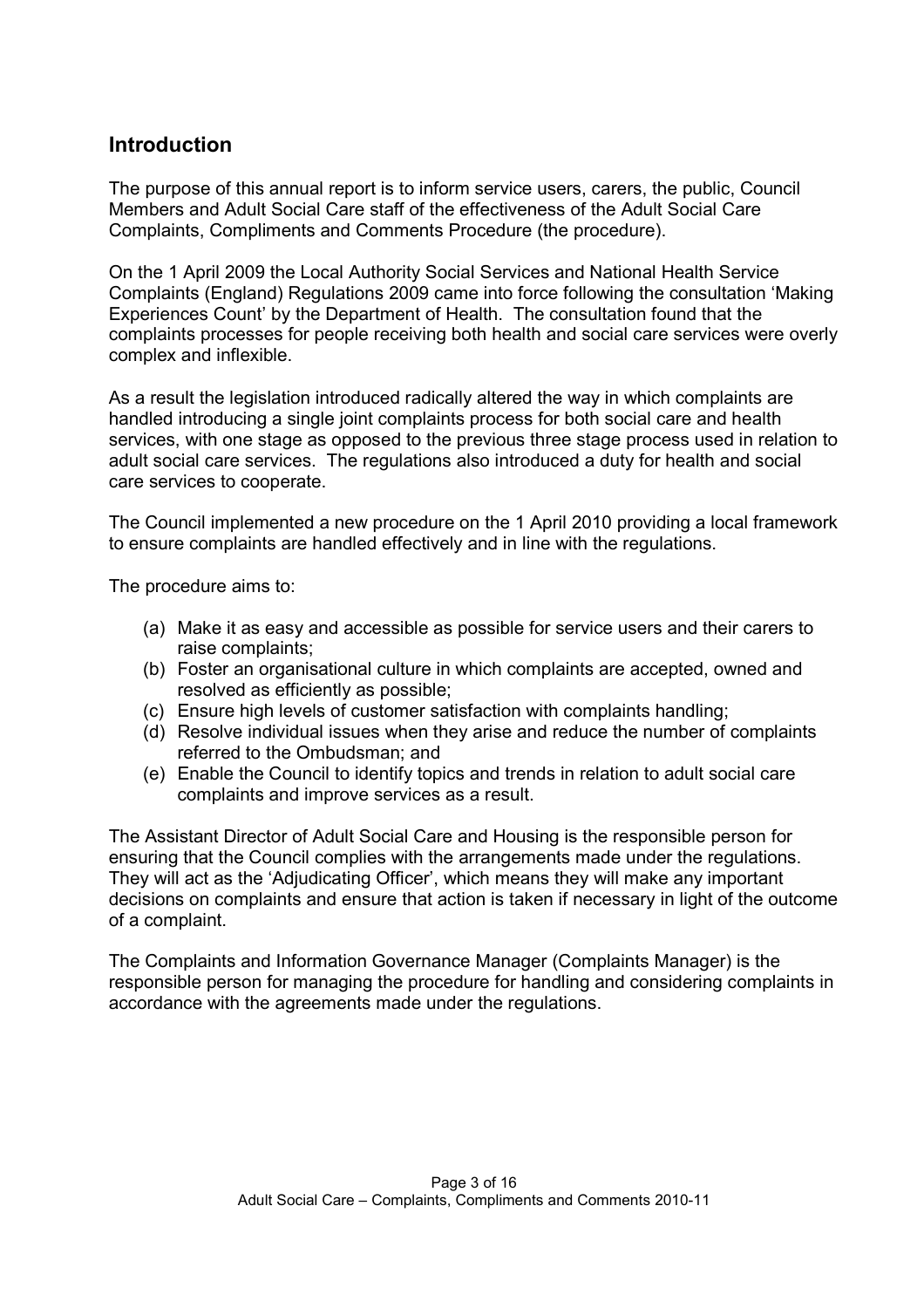# Local Government Ombudsman (and Health Services Ombudsman)

Although complainants can refer their complaints to the Local Government Ombudsman (LGO) from the outset, the LGO will not normally investigate until the Council has conducted its own investigation and provided a response. Where it has not been possible for the complaint to be resolved to the satisfaction of the complainant they may refer the matter to the LGO (or Health Services Ombudsman for some joint complaints).

## Information and Accessibility

We are committed to making sure that everyone has equal access to all our services, including the complaints procedure. To help make sure the Council's complaints procedures are easily accessible we have produced two leaflets (one for children and young people and one for adults) covering all Council services to reflect the single point of access for complainants within the Council. The leaflets are available in all Council buildings. They have been written in line with the Plain English Campaign standards. The title is written in the most commonly used community languages and it contains details on how to access the information in other formats, for example, large print, audio and Braille.

Information is available on the Council's website. There is also an electronic form which people can use to make a complaint, pay someone a compliment or pass comment on Council services. People may make a complaint in any format they wish. This can be in writing, by email, via the web, over the phone, in person or by any other reasonable means.

The Complaints Manager can arrange advocates and interpreters (including British Sign Language interpreters) where appropriate.

## Advocacy

The Council had a contract for the provision of advocacy and RPR (Responsible Person Representative) services with Advocacy Together during 2011/12.

Skills for People were the contracted provider for the Independent Mental Capacity Advocate (IMCA) service and also provided advocacy on specific issues and reviews during 2011/12.

Specialist advocacy services for adults who are deaf, deafened, deafblind or visually impaired were provided by North Regional Association for Sensory Support (NRASS) during 2011/12.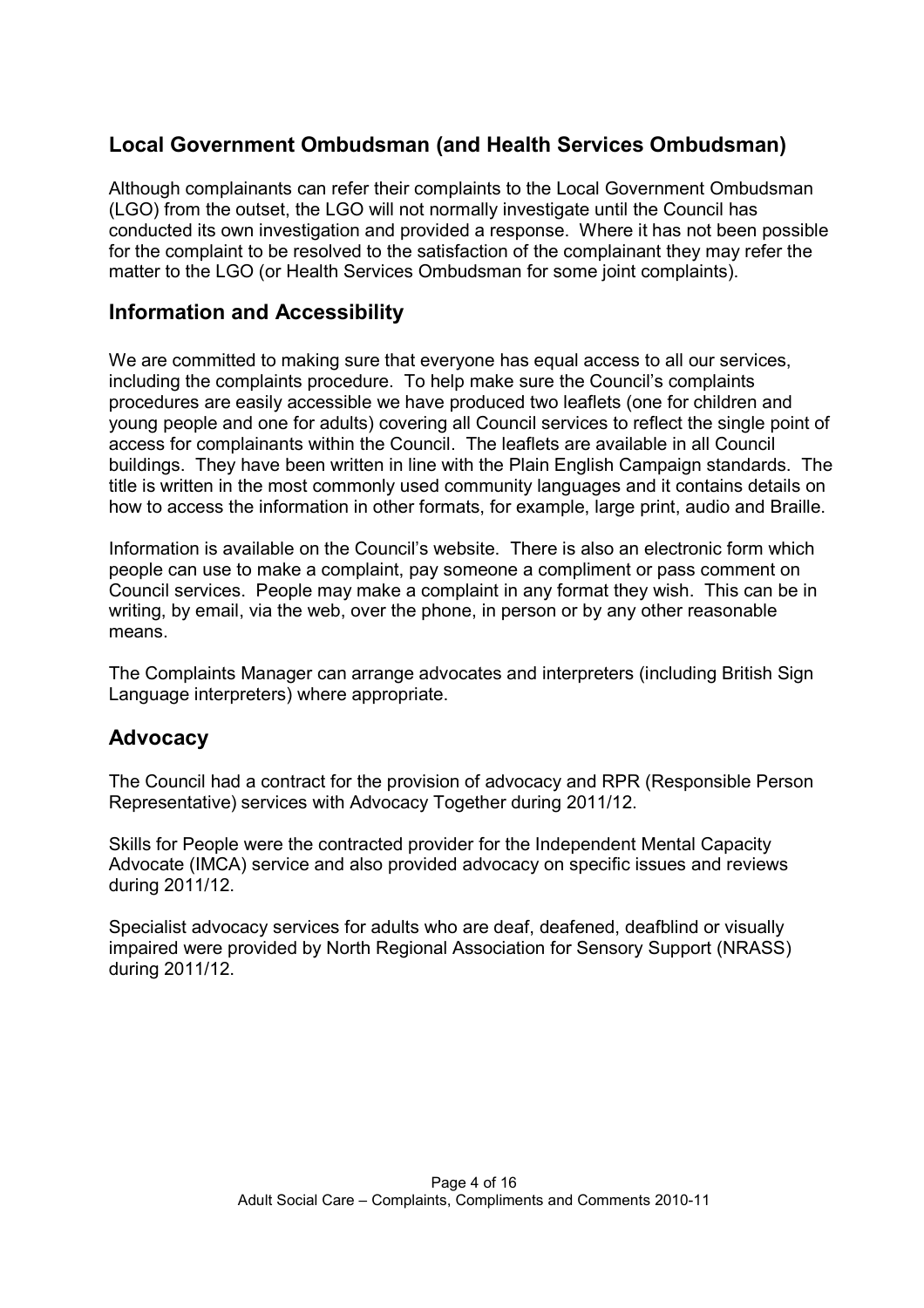## Summary

- There has been a decrease in overall feedback, from 87 representations in 2010/11 to 84 in 2011/12.
- We received 39 complaints under the procedure during 2011/12 (46.4% of all feedback), an increase from 29 in 2010/11 and 26 in 2009/10.
- We received 39 compliments under the procedure during 2011/12 (46.4% of all feedback), a decrease from 56 in 2010/11.
- We received six comments under the procedure during 2011/12 (7.1% of all feedback), an increase from 2 in 2010/11.
- A further 18 complaints were received during 2011/12 which did not qualify to be dealt with under the procedure. This was an increase from two in 2010/11. In all of these cases the complainant was advised of the reason(s) why their complaint did not qualify to be considered under the procedure and given details of the best way to raise their concerns.
- Two adult social care complaints were progressed to the LGO during 2011/12 following investigation under the Council's procedure. An increase from one in 2010/11. The two complaints progressed to the LGO during this period were not determined in this period.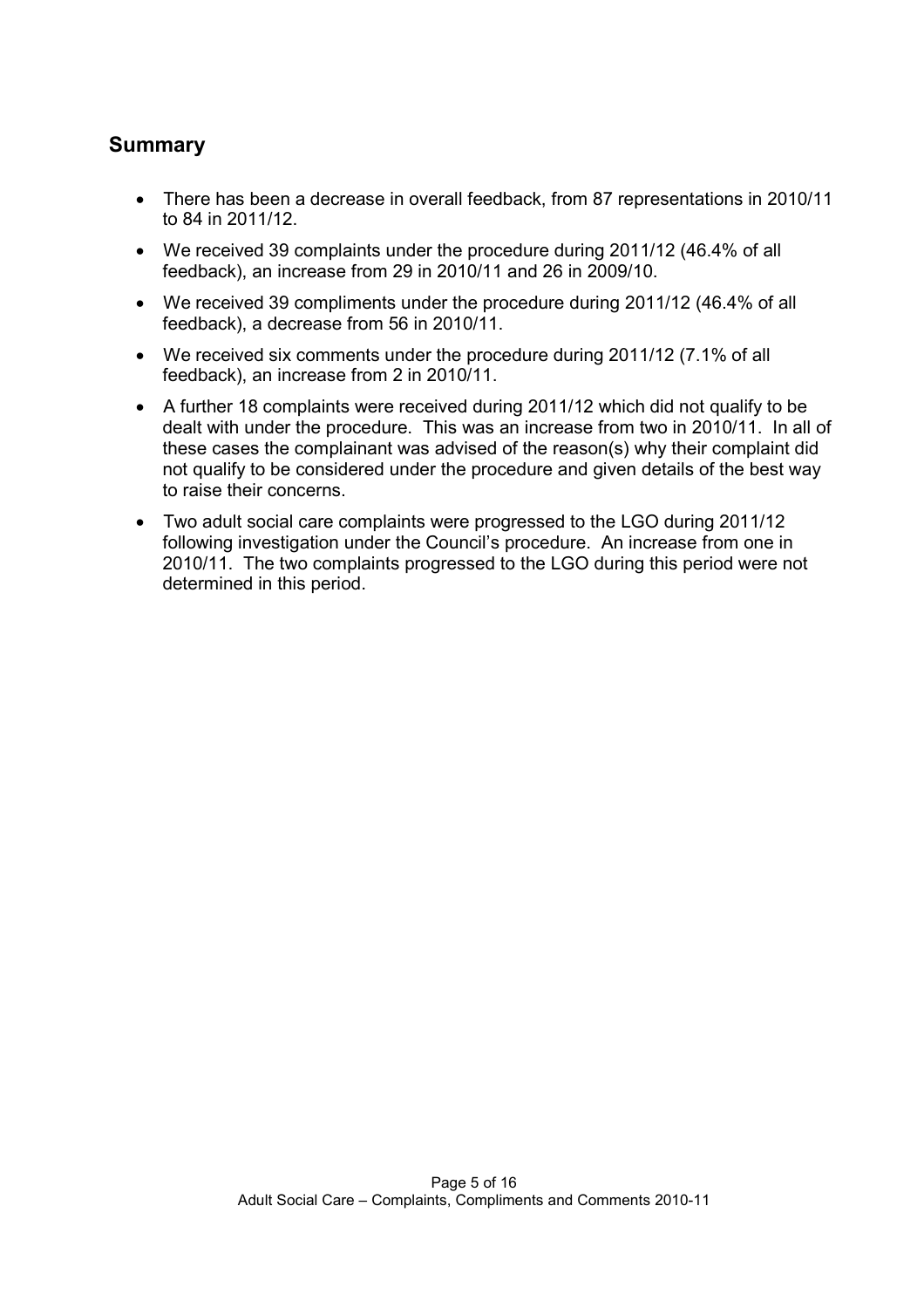## Review of the Year

### Breakdown of all Representations

A total of 84 representations were handled under the procedure during 2011/12. This does not include non-qualifying complaints. Nor does it include those representations responded to directly by social care providers (care homes and domiciliary care providers); these are detailed later in this report.



A total of 87 representations were handled under the procedure during 2010/11. Again this did not include non-qualifying complaints or those representations responded to directly by social care providers.



Page 6 of 16 Adult Social Care – Complaints, Compliments and Comments 2010-11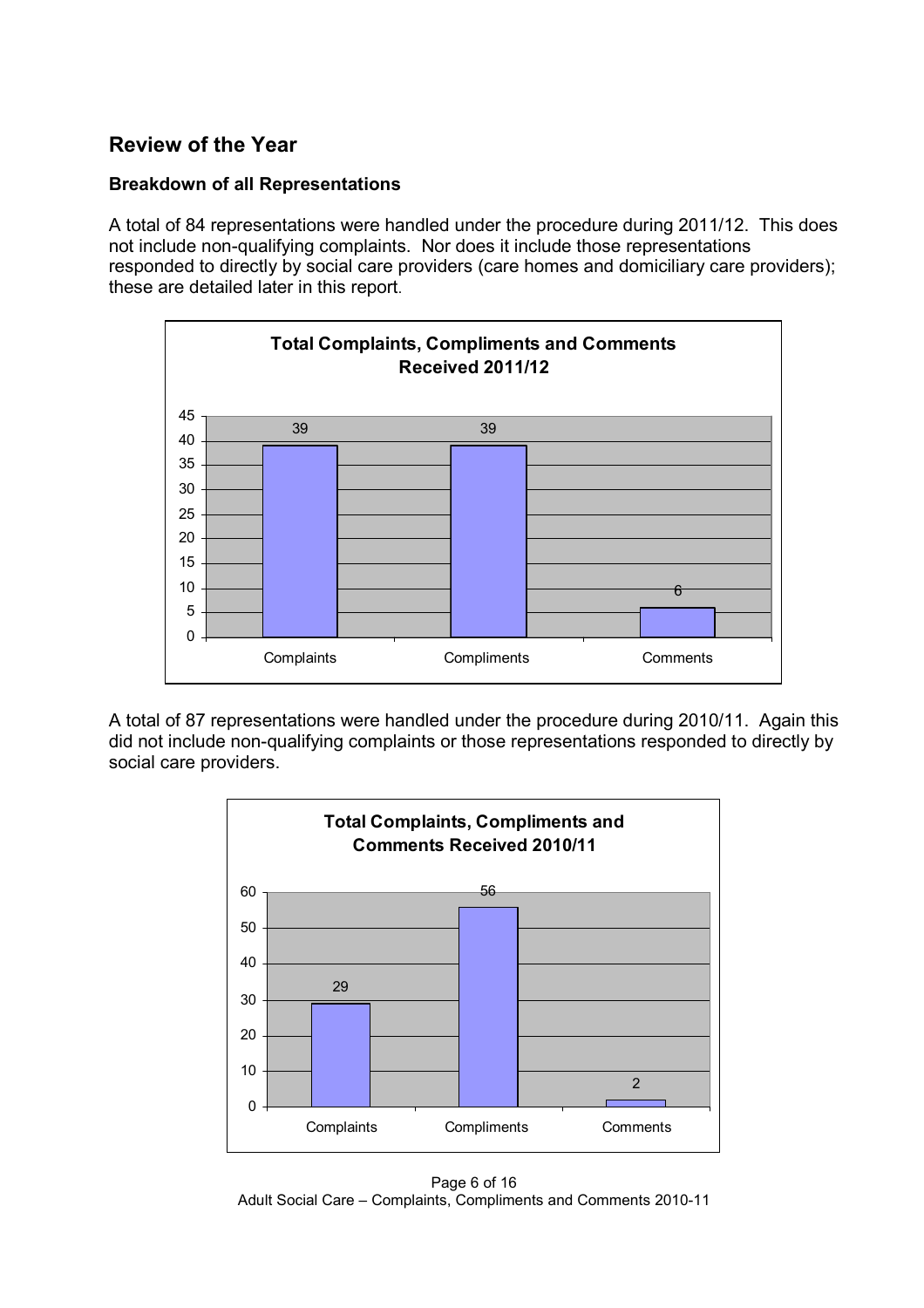### Breakdown of Complaints by Service Area/Team

39 complaints were received in 2011/12.



\* Ass. = Assessment Breakdown of Compliments by Service Area/Team

39 compliments received in 2011/12.



\*OT = Occupational Therapy \*Phys. = Physical \*Sens. = Sensory \*Ass. = Assessment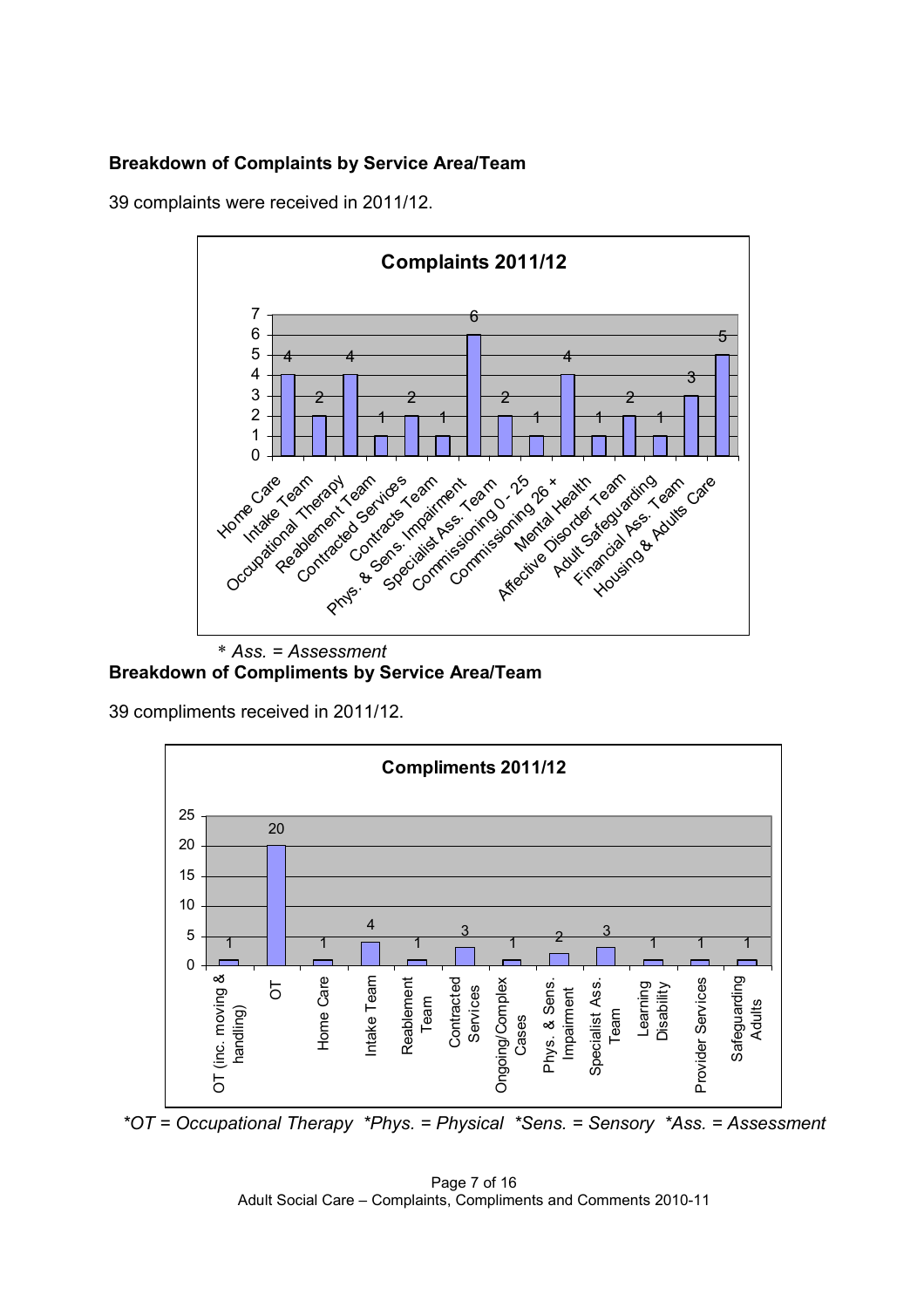## Breakdown of Comments by Service Area/Team

Six comments received in 2011/12.



\*OT = Occupational Therapy

Breakdown of Complaints by Issue



In the 39 complaints received 44 issues were raised. Of the 39 complaints received 10 (22.7%) concerned the individual's dissatisfaction with a decision or their assessment; 10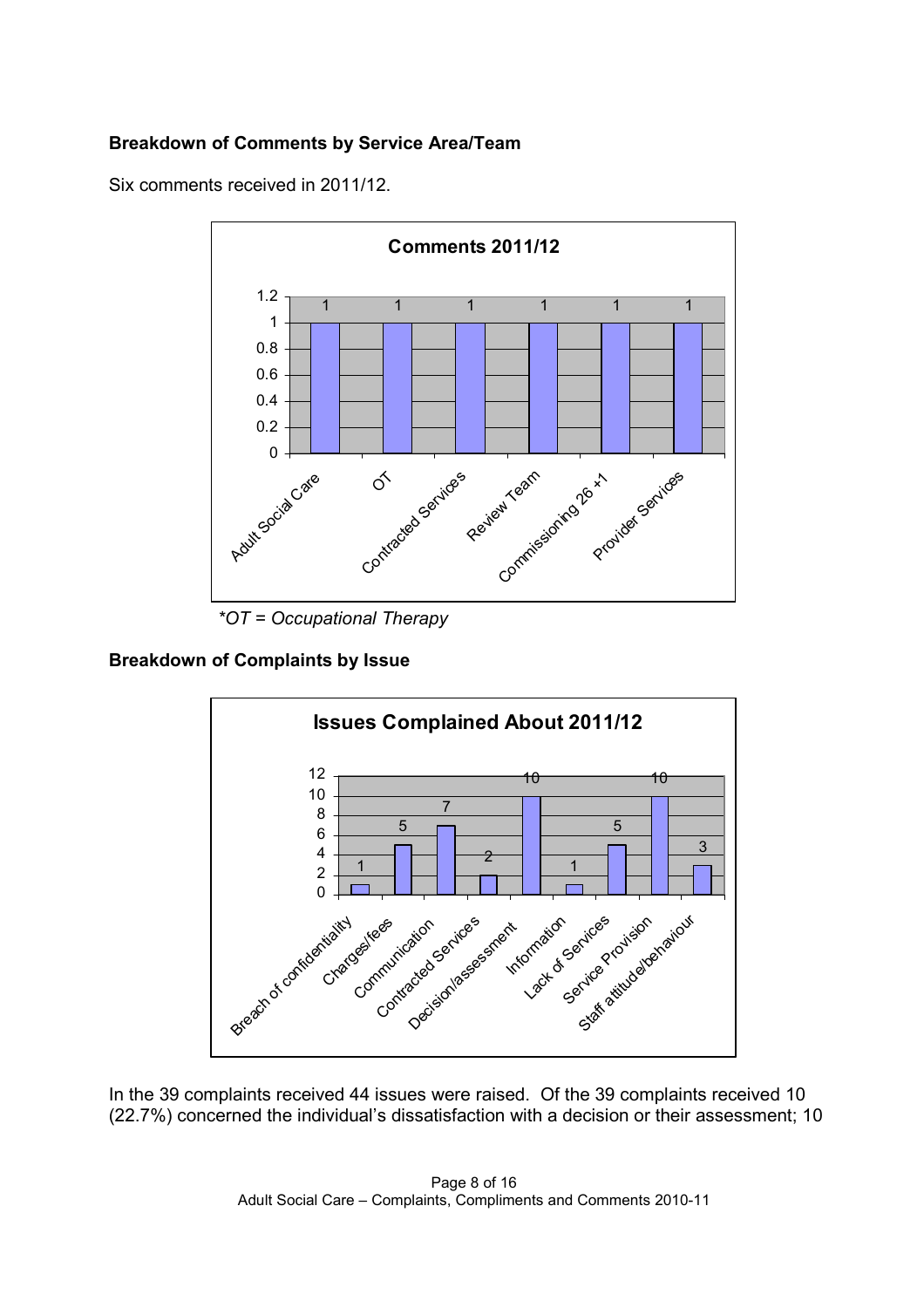(22.7%) concerned the individual's dissatisfaction with the service provided and 7 (15.9%) concerned communication problems.



When compared to those issues complained about in 2010/11, while there has been a reduction in the number of complaints about service provision, this remains a common theme of complaints. There has been an increase in complaints about the outcome of people's assessments and decisions about their eligibility for services making this now the joint top issue complained about. The Council anticipate an increase complaints about these issues should the proposed changes to the eligibility criteria be implemented. There has also been an increase in complaints about the lack of available services, the contribution people have to make towards the cost of their care and the manner in which their financial assessments are handled. The other area in which there has been a notable increase in the number of complaints received was poor communication with service users and their carers.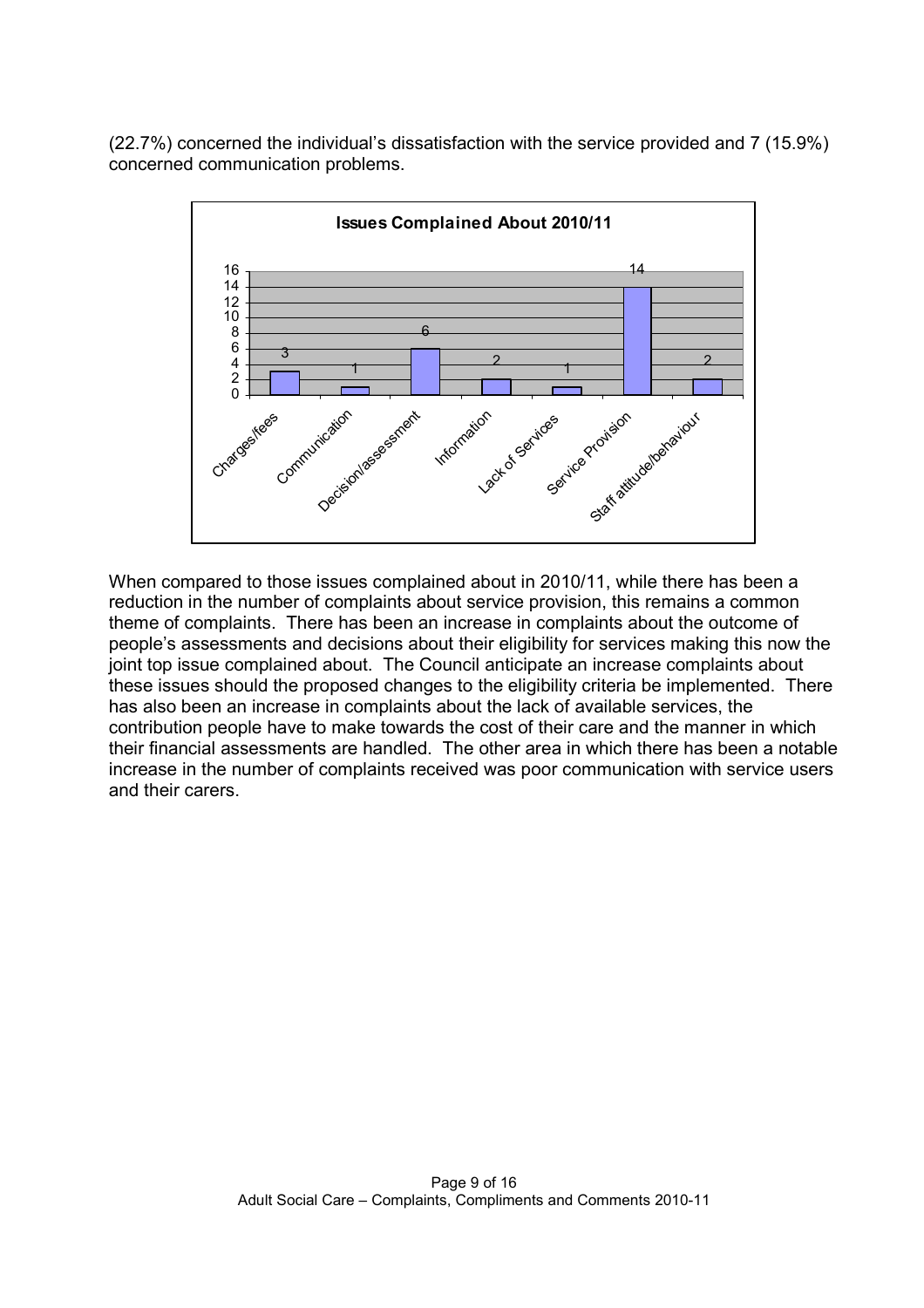### Complaint Outcomes

32 complaint investigations were concluded during 2011/12. The outcome of these complaints are detailed in the chart below.

| <b>Service</b>       | <b>Inconclusive</b> | <b>Not</b>     | <b>Partially</b> | Upheld         | Withdrawn      | <b>Total</b>            |
|----------------------|---------------------|----------------|------------------|----------------|----------------|-------------------------|
| Area/Team            |                     | <b>Upheld</b>  | <b>Upheld</b>    |                |                |                         |
| Learning             | 0                   | 0              | 1                | 0              | 0              | 1                       |
| <b>Disability</b>    |                     |                |                  |                |                |                         |
| Home Care            | 0                   | 0              | 1                | $\overline{2}$ | 1              | 4                       |
| <b>Intake Team</b>   | $\overline{0}$      | $\overline{1}$ | $\overline{0}$   | $\overline{0}$ | $\overline{0}$ | $\overline{\mathbf{1}}$ |
| Occupational         | $\overline{0}$      | $\overline{0}$ | $\overline{2}$   | $\overline{0}$ | 1              | $\overline{\mathbf{3}}$ |
| Therapy              |                     |                |                  |                |                |                         |
| Reablement           | 0                   | $\overline{0}$ | $\overline{1}$   | $\overline{0}$ | $\overline{0}$ | 1                       |
| Team                 |                     |                |                  |                |                |                         |
| Contracted           | $\overline{0}$      | $\mathbf 0$    | $\overline{1}$   | $\overline{1}$ | $\mathbf 0$    | $\overline{\mathbf{2}}$ |
| <b>Services</b>      |                     |                |                  |                |                |                         |
| Physical &           | $\overline{0}$      | $\overline{1}$ | $\overline{2}$   | $\overline{3}$ | $\overline{0}$ | 6                       |
| Sensory              |                     |                |                  |                |                |                         |
| Impairment           |                     |                |                  |                |                |                         |
| Specialist           | $\overline{0}$      | $\overline{0}$ | $\mathbf 0$      | $\overline{0}$ | 1              | 1                       |
| Assessment           |                     |                |                  |                |                |                         |
| Team                 |                     |                |                  |                |                |                         |
| Commissioning        | $\overline{0}$      | 1              | $\overline{0}$   | 0              | $\overline{0}$ | 1                       |
| Team $0 - 25$        |                     |                |                  |                |                |                         |
| Commissioning        | 0                   | 0              | $\mathbf 0$      | 1              | $\overline{2}$ | 3                       |
| Team 26 +            |                     |                |                  |                |                |                         |
| <b>Mental Health</b> | 1                   | 0              | $\mathbf 0$      | $\mathbf 0$    | $\mathbf 0$    | 1                       |
| Affective            | $\overline{0}$      | 1              | $\overline{0}$   | $\overline{0}$ | $\overline{0}$ | 1                       |
| Disorder Team        |                     |                |                  |                |                |                         |
| Adult                | $\overline{0}$      | 0              | $\overline{0}$   | 0              | 1              | 1                       |
| Safeguarding         |                     |                |                  |                |                |                         |
| Financial            | $\overline{0}$      | 1              | $\overline{2}$   | $\overline{0}$ | $\overline{0}$ | 3                       |
| Assessment           |                     |                |                  |                |                |                         |
| Team                 |                     |                |                  |                |                |                         |
| Housing &            | $\overline{0}$      | $\overline{0}$ | 1                | $\overline{2}$ | $\mathbf 0$    | 3                       |
| <b>Adult Care</b>    |                     |                |                  |                |                |                         |
| <b>Total</b>         | 1                   | 5              | 11               | 9              | 6              | 32                      |

## Local Government Ombudsman Complaints Received 2011/12

Two complaints were referred to the LGO during 2011/12. One case concerned a financial assessment and the other related to the manner in which a safeguarding investigation was conducted.

#### Local Government Ombudsman Complaint Outcomes 2011/12

One complaint was determined by the LGO during this period. This complaint concerned an alleged mistake on behalf of the Council in relation to an application for Disability Living Allowance (DLA). The LGO determined the complaint as 'Out of Jurisdiction' as a result of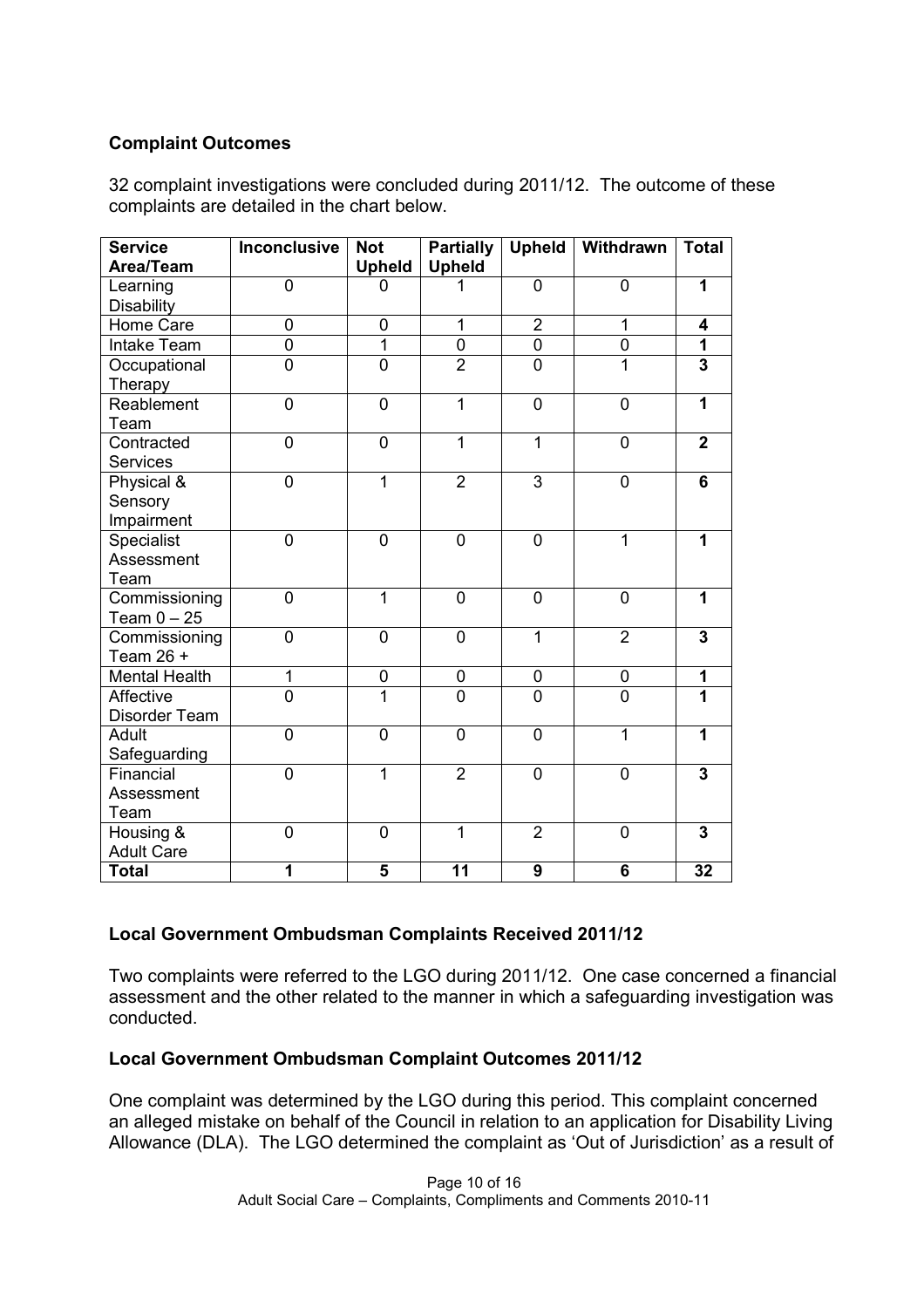the time that had elapsed prior to the complaint being made. While this was the case the LGO did make the point that, 'Even if this restriction did not apply on the evidence available there seems to be no tangible injustice in this case. On this basis, the Ombudsman would not exercise discretion with this complaint'.

N.B. this complaint was reported in the 2010/11 annual report. It has been included again here due to a change in our reporting process.

# Organisational Learning

All resolution and organisational learning actions identified as a result of complaints are assigned to a responsible manager and progress against those actions is monitored by the Complaints Manager. In addition to those actions taken to resolve individual complaints, several service improvements were made following complaint investigations during 2011/12. Some examples of these are detailed below.

1) Following a complaint about one of the Council's Extra Care Schemes for Older People we put arrangements in place to ensure appropriate staffing levels were available 24/7. This action was rolled out across all of the Council's Extra Care Schemes for older people. In addition the Extra Care Schemes Medication Policy was reviewed, additional training was provided to all staff around medication and improvements were made to recording practices in Care Plans. The Council's Development and Commissioning Services for People Contracts Team now monitors the medication arrangements in place to ensure safe practice. A more robust induction was also introduced for new staff (including agency staff).

2) Following a complaint about various problems experienced with a wet room installed by the Council we undertook the necessary work to ensure the wet room was in proper working order.

3) Following one complaint the importance of fully explaining the charging policy before people sign for any service that they are to receive was reiterated with all care managers.

4) Following a complaint about a delay in advising family members about the care package arranged for their relative following their discharge from a care home, an improved method of data entry was agreed to enable information to be sent out to service users and their families in a more timely fashion.

5) Following a complaint about a social care provider, considered under the Council's procedure, the domiciliary care provider was required to implement a procedure to monitor visits to ensure care staff do not visit too early, too late or miss calls. The provider was required to introduce a formal process to assess whether care workers are competent to administer medication and ensure that those staff responsible for handling medication are properly trained. They were also required to ensure that staff have the right knowledge, experience, training, qualifications and skills to support people in the community. They allocated a small team of staff to the individual in order to allow them to build a relationship with the person. The providers care planning and risk assessment documentation for all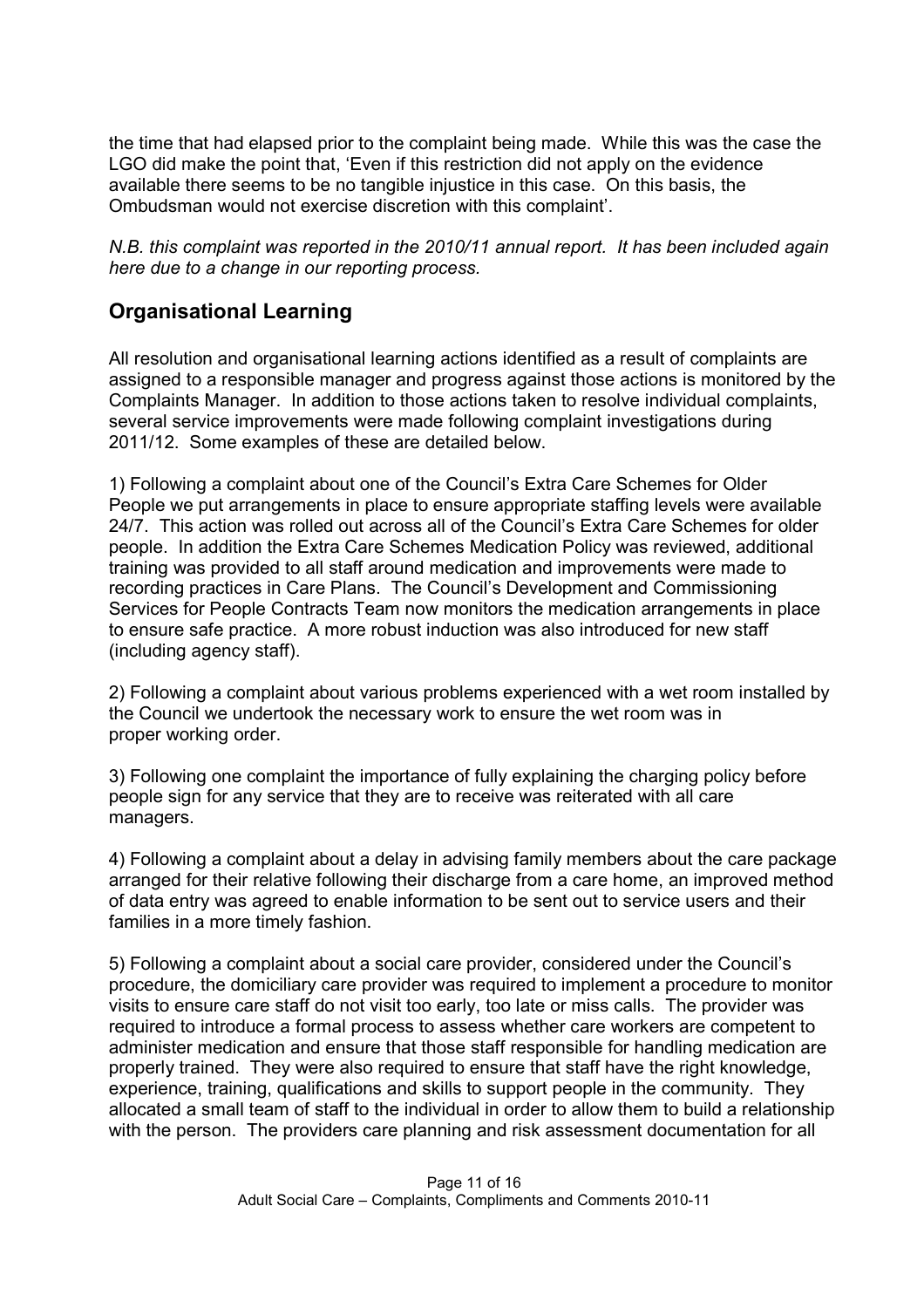service users was reviewed to ensure that the information contained within it was consistent and that care plans reflect the actual needs of the service user.

This complaint also highlighted issues around the practice of Council staff. It was recommended when arranging a package of care, care managers should clearly document the level of support required by a service user with their medication to enable the provider to allocate the case to a worker who can offer the appropriate level of support. It was also recommended that care managers ensure changes to care packages are communicated to providers, via an updated care plan, in a timely manner.

6) Following a number of complaints regarding the administration of medication an item was taken to the Safeguarding Adults Board in order to address the issue.

## Performance against the Procedure

The target for acknowledging receipt of complaints under the procedure is 3 working days.

82.9% of complaints received by the Council were acknowledged within the 3 working day timescale. Of those that were not acknowledged within timescale 4.9% were acknowledged within 4 working days, 2.4% were acknowledged within 5 working days and 9.8% were acknowledged in over 5 working days.

There are no longer any statutory timescales for complaint responses, except that complainants should receive a response within six months. Within the procedure there are three different types of investigation with varying timescales to ensure investigations are completed in a timely manner and within the maximum time allowed.

The average length of time a complaint investigation took was 31 days. The longest investigation took 117 working days with the second longest taking 88 working days. The complaint which took 117 working days was due to the complainant changing their mind as to whether or not they wanted to pursue the matter; eventually the complainant withdrew the complaint. The complaint which took 88 working days was particularly complex involving consent, capacity and safeguarding issues. The Council responded to all complaints within the maximum time allowed under the regulations.

# Equal Opportunities Monitoring

Despite reviewing our processes around sending equal opportunities and satisfaction surveys, response rates remained low. Of the 32 surveys sent only six were returned during 2011/12. The results of those surveys returned are as follows:

- Ethnic Group  $-6$  (100%) White British.
- Gender  $2$  (33.3%) Female, 1 (16.7 %) Male, 2 (33.3%) Prefer not to say, 1 (16.7%) Not answered.
- Disability  $-3$  (50 %) No disability, 1 (16.7%) Deaf/hearing impairment, 2 (33.3%) Not answered.
- Age 3 (50%) 45-64 years, 2 (33.3%) Prefer not to say, 1 (16.7%) Not answered.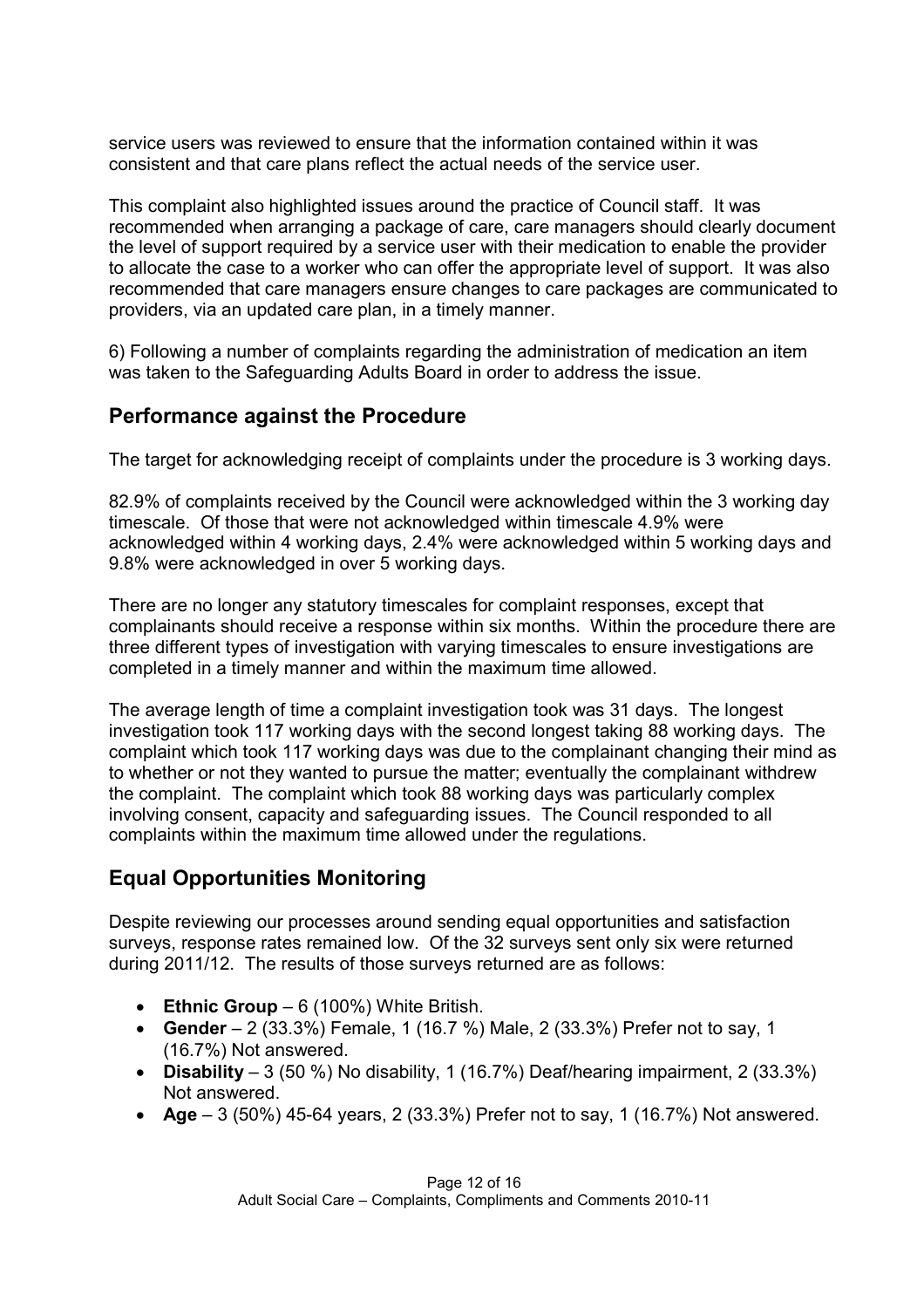## Performance Targets for 2011/12

A number of local performance indicators (targets) were set for 2011/2012.

LI2020 Percentage of those making an Adult Social Care complaint satisfied with the handling of these complaints: Target for 2011/12 - 67.5%

#### Actual 75% - Target achieved

LI2021 Number of maladministration decisions by the Local Government Ombudsman Adult Social Care complaints: Target for 2011/12 - 0

#### Actual 0 - Target achieved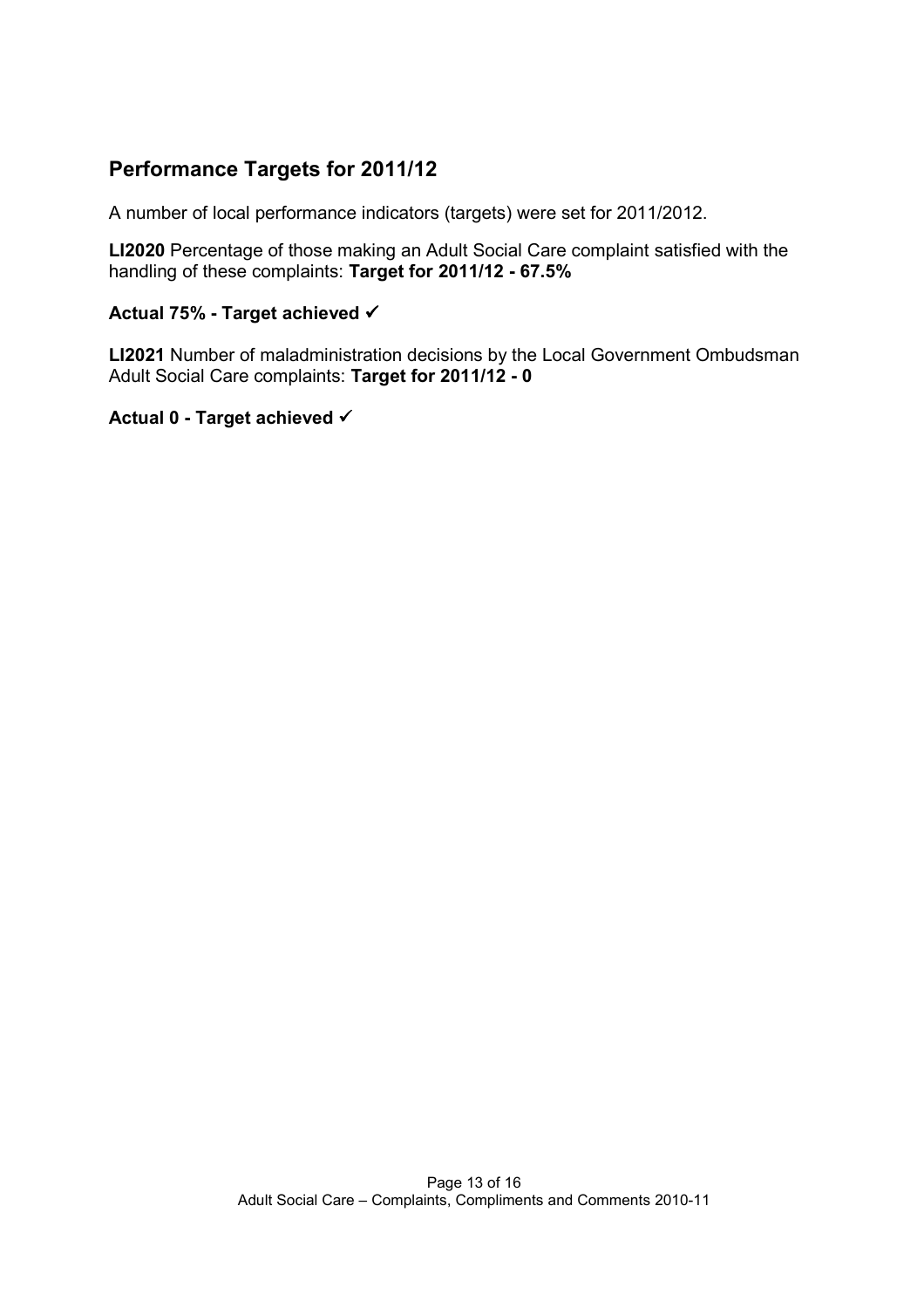# Social Care Provider Complaints (Contracted Services)

When the Council receives a complaint about a social care provider we must ask the complainant whether they consent to us passing the complaint to the social care provider for them to investigate. While people can choose to use the Council's procedure we do pass a number of these complaints to social care providers for their consideration. Social care providers also receive a number of compliments and complaints directly which they consider under their own procedures.

The providers audit complaints and can evidence during monitoring visits what action they have taken as a result of the complaints received. Many homes keep copies of thank you cards and letters they receive. A break down of the compliments and complaints considered by care homes and domiciliary care providers under their procedures is set out below.

### Care Homes

The Council currently contract with 22 residential care homes for older people with a total capacity of 1101 beds. As of the end of March 2012 the homes were not operating to full capacity with the occupancy level being 957 beds. Of the 22 contracted homes only 14 (63.6%) returned the information requested. The return rate will be addressed by the Development and Commissioning Services for People Contracts Team to ensure we can monitor how care homes use information from complaints and compliments to improve the services they provide.

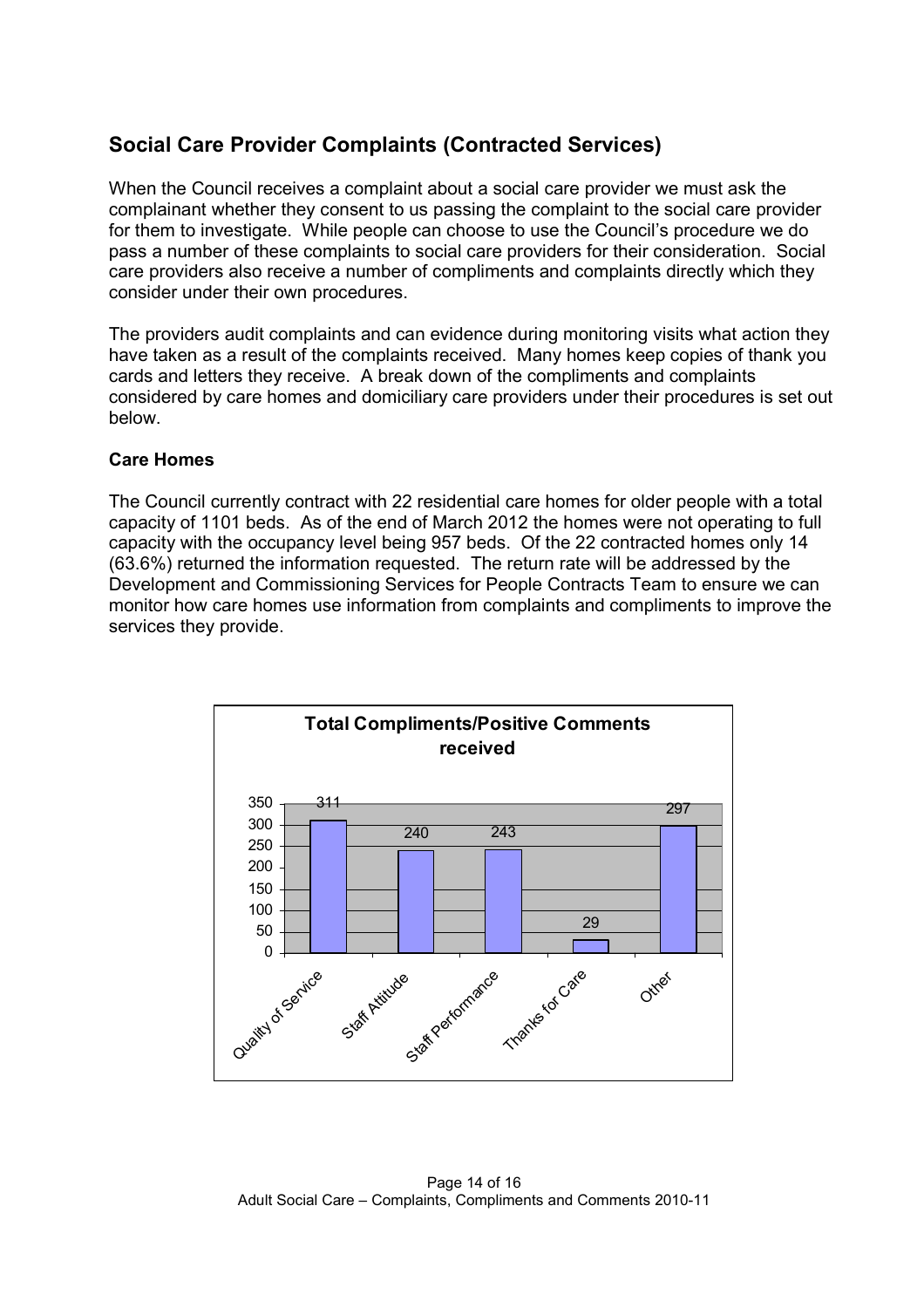

The following service improvements have been made as a result of the complaints handled directly by care homes:

- Competency issues regarding administering medication addressed;
- Consistency issues regarding medication times addressed;
- Two nurses were employed in one care home;
- Nursing staff in one care home were given clearly identifiable uniforms;
- A housekeeping/front of house supervisor was appointed in one home; and
- A review was undertaken regarding the quality of food in a home.

#### Domiciliary Care Providers

The Council currently contract with 11 domiciliary care providers who provide on average a total of 4,500 care hours per week to people living in their own homes. Of those only three (27.3%) returned the information requested. The return rate will be addressed by the Development and Commissioning Services for People Contracts Team to ensure we can monitor how domiciliary care providers use information from complaints and compliments to improve the services they provide.